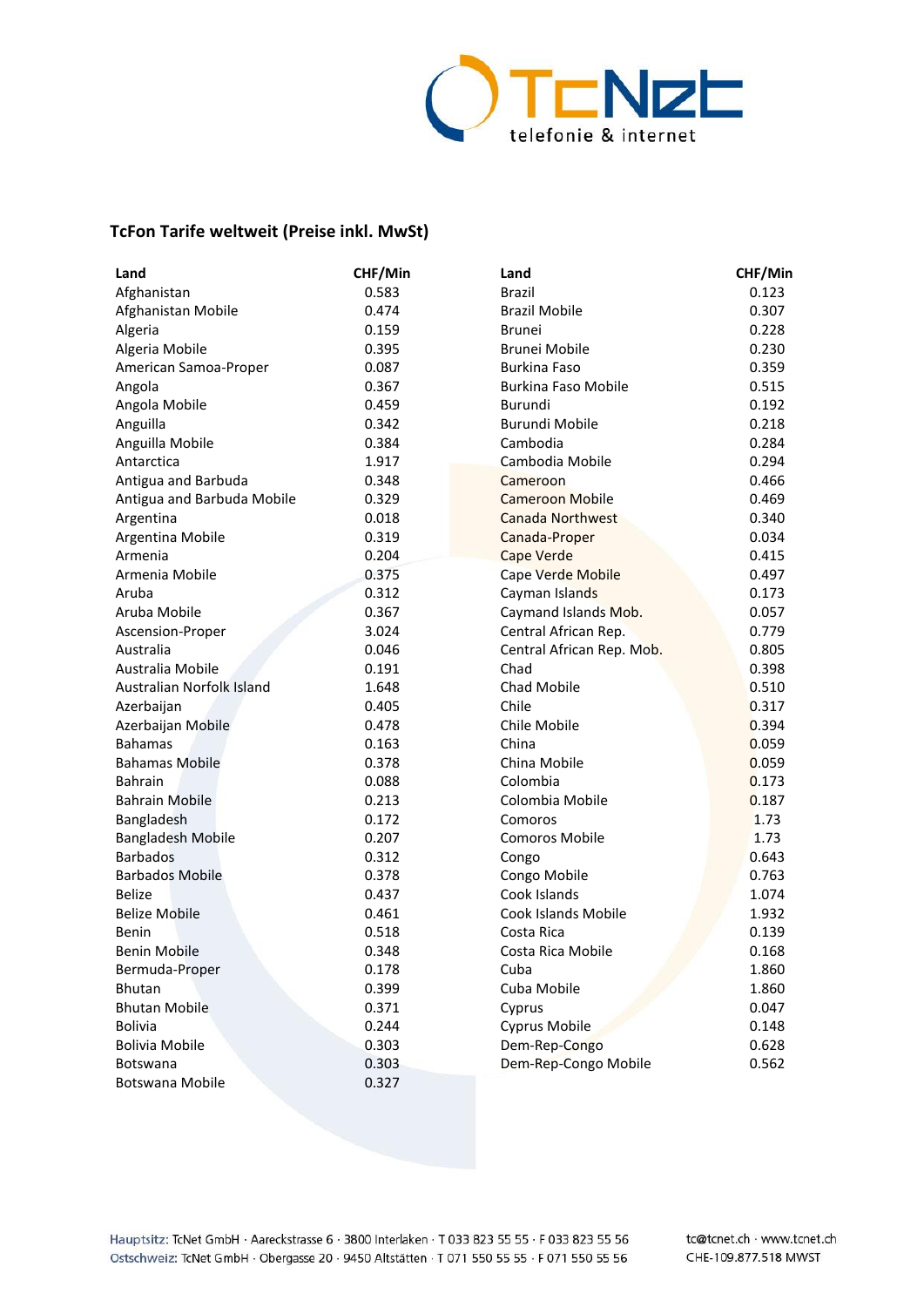

| Land                            | CHF/Min | Land                      | CHF/Min |
|---------------------------------|---------|---------------------------|---------|
| Diego Garcia                    | 1.959   | Grenada                   | 0.516   |
| Diego Garcia Mobile             | 1.959   | Grenada Mobile            | 0.610   |
| Djibouti                        | 1.179   | Guadeloupe                | 0.141   |
| Djibouti Mobile                 | 0.652   | <b>Guadeloupe Mobile</b>  | 0.555   |
| Dominica                        | 0.382   | Guam-Proper               | 0.130   |
| Dominica Mobile                 | 0.412   | Guatemala                 | 0.263   |
| Dominican Republic              | 0.180   | Guatemala Mobile          | 0.305   |
| Dominican Republic Mobile       | 0.262   | Guinea                    | 0.677   |
| East Timor                      | 1.222   | Guinea Mobile             | 0.675   |
| <b>East Timor Mobile</b>        | 0.357   | Guinea Bissau             | 0.688   |
| Ecuador                         | 0.324   | Guinea Bissau Mobile      | 0.640   |
| <b>Ecuador Mobile</b>           | 0.357   | Guyana                    | 0.573   |
| Egypt                           | 0.56    | <b>Guyana Mobile</b>      | 0.561   |
| Egypt Mobile                    | 0.356   | Haiti                     | 0.519   |
| El Salvador                     | 0.368   | Haiti Mobile              | 0.531   |
| El Salvador Mobile              | 0.358   | Honduras                  | 0.526   |
| <b>Equatorial Guinea</b>        | 0.724   | <b>Honduras Mobile</b>    | 0.531   |
| <b>Equatorial Guinea Mobile</b> | 0.828   | Hong Kong                 | 0.069   |
| Eritrea                         | 0.586   | Hong Kong Mobile          | 0.102   |
| Eritrea Mobile                  | 0.699   | Iceland                   | 0.150   |
| Ethiopia                        | 0.611   | <b>Iceland Mobile</b>     | 0.438   |
| Ethiopia Mobile                 | 0.604   | India                     | 0.043   |
| <b>Falkland Islands</b>         | 1.302   | India Mobile              | 0.039   |
| <b>Falkland Islands Mobile</b>  | 1.191   | Indonesia                 | 0.190   |
| Faroe Islands                   | 0.386   | Indonesia Mobile          | 0.307   |
| <b>Faroe Islands Mobile</b>     | 0.436   | Iran                      | 0.277   |
| Fiji                            | 0.497   | Iran Mobile               | 0.093   |
| Fiji Mobile                     | 0.459   | Iraq                      | 0.364   |
| French Guyana                   | 0.209   | Iraq Mobile               | 0.568   |
| French Guyana Mob.              | 0.449   | Israel                    | 0.065   |
| French Polynesia                | 0.488   | <b>Israel Mobile</b>      | 0.304   |
| French Polynesia Mobile         | 0.801   | <b>Ivory Coast</b>        | 0.861   |
| Gabon                           | 0.617   | Ivory Coast Mobile        | 0.482   |
| <b>Gabon Mobile</b>             | 0.594   | Jamaica                   | 0.252   |
| Gambia                          | 0.790   | Jamaica Mobile            | 0.459   |
| Gambia Mobile                   | 0.790   | Japan                     | 0.061   |
| Georgia                         | 0.170   | Japan Mobile              | 0.331   |
| Georgia Mobile                  | 0.349   | Jordan                    | 0.317   |
| Ghana                           | 0.354   | Jordan Mobile             | 0.396   |
| Ghana Mobile                    | 0.349   | Kenya                     | 0.393   |
| Gibraltar                       | 0.141   | Kenya Mobile              | 0.505   |
| Gibraltar Mobile                | 0.542   | Kiribati Gilberts Islands | 1.029   |
| Greenland                       | 0.807   | Korea, PDR (North)        | 1.15    |
| <b>Greenland Mobile</b>         | 1.135   | Korea, Republic           | 0.127   |
|                                 |         | Korea, Republic Mobile    | 0.071   |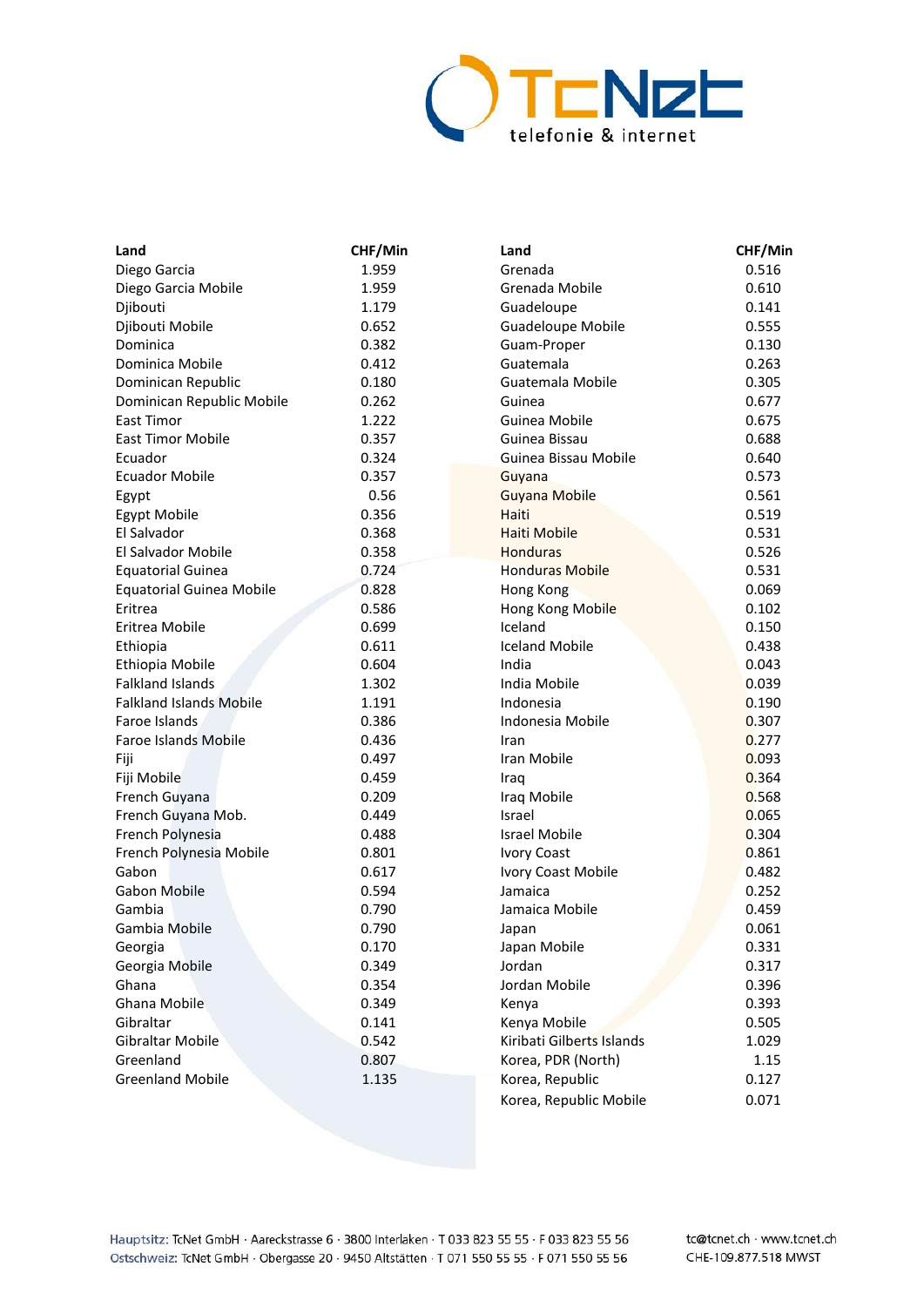

| Land                    | CHF/Min | Land                        | CHF/Min |
|-------------------------|---------|-----------------------------|---------|
| Kuwait                  | 0.231   | Mozambique                  | 0.276   |
| <b>Kuwait Mobile</b>    | 0.239   | Mozambique Mobile           | 0.314   |
| Kyrgyzstan              | 0.209   | Myanmar Burma               | 0.182   |
| Kyrgyzstan Mobile       | 0.241   | Myanmar Mobile              | 0.622   |
| Laos                    | 0.184   | Namibia                     | 0.398   |
| Laos Mobile             | 0.184   | Namibia Mobile              | 0.442   |
| Lebanon                 | 0.273   | Nauru-Proper                | 1.618   |
| Lebanon Mobile          | 0.460   | Nepal                       | 0.478   |
| Lesotho                 | 0.375   | <b>Nepal Mobile</b>         | 0.507   |
| Lesotho Mobile          | 0.381   | <b>Netherlands Antilles</b> | 0.323   |
| Liberia                 | 0.641   | Netherlands Antilles Mob.   | 0.355   |
| Liberia Mobile          | 0.681   | New Caledonia               | 0.533   |
| Libya                   | 0.488   | New Caledonia Mob.          | 0.530   |
| Libya Mobile            | 0.525   | <b>New Zealand</b>          | 0.138   |
| Macau                   | 0.175   | <b>New Zealand Mobile</b>   | 0.502   |
| Macau Mobile            | 0.174   | Nicaragua                   | 0.385   |
| Madagascar              | 0.676   | Nicaragua Mobile            | 0.460   |
| Madagascar Mobile       | 0.691   | Niger                       | 0.616   |
| Malawi                  | 0.382   | Niger Mobile                | 0.338   |
| Malawi Mobile           | 0.393   | Nigeria                     | 0.231   |
| Malaysia                | 0.203   | Nigeria Mobile              | 0.399   |
| Malaysia Mobile         | 0.198   | Niue-Proper                 | 1.182   |
| <b>Maldives</b>         | 1.318   | Oman                        | 0.385   |
| <b>Maldives Mobile</b>  | 1.318   | Oman Mobile                 | 0.444   |
| Mali                    | 0.475   | Pakistan                    | 0.436   |
| Mali Mobile             | 0.474   | Pakistan Mobile             | 0.411   |
| Marshall Islands-Proper | 0.555   | Palau Belau-Proper          | 0.640   |
| Martinique              | 0.117   | Palestine                   | 0.423   |
| Martinique Mobile       | 0.676   | Palestine Mobile            | 0.426   |
| Mauritania              | 0.778   | Panama                      | 0.152   |
| Mauritania Mobile       | 0.744   | Panama Mobile               | 0.337   |
| <b>Mauritius</b>        | 0.306   | Papua New Guinea            | 1.127   |
| <b>Mauritius Mobile</b> | 0.306   | Papua New Guinea Mobile     | 1.144   |
| Mayotte                 | 0.354   | Paraguay                    | 0.250   |
| Mayotte Mobile          | 0878    | Paraguay Mobile             | 0.375   |
| Mexico                  | 0.180   | Peru                        | 0.101   |
| <b>Mexico Mobile</b>    | 0.285   | Peru Lima                   | 0.492   |
| Micronesia-Proper       | 0.531   | Philippines                 | 0.352   |
| Mongolia                | 0.263   | Philippines Mobile          | 0.427   |
| Mongolia Mobile         | 0.344   | Puerto Rico-Proper          | 0.189   |
| Montserrat              | 0.411   | Qatar                       | 0.489   |
| Montserrat Mobile       | 0.514   | Qatar Mobile                | 0.493   |
| Morocco                 | 0.420   | Reunion                     | 0.237   |
| Morocco Mobile          | 0.631   | <b>Reunion Mobile</b>       |         |